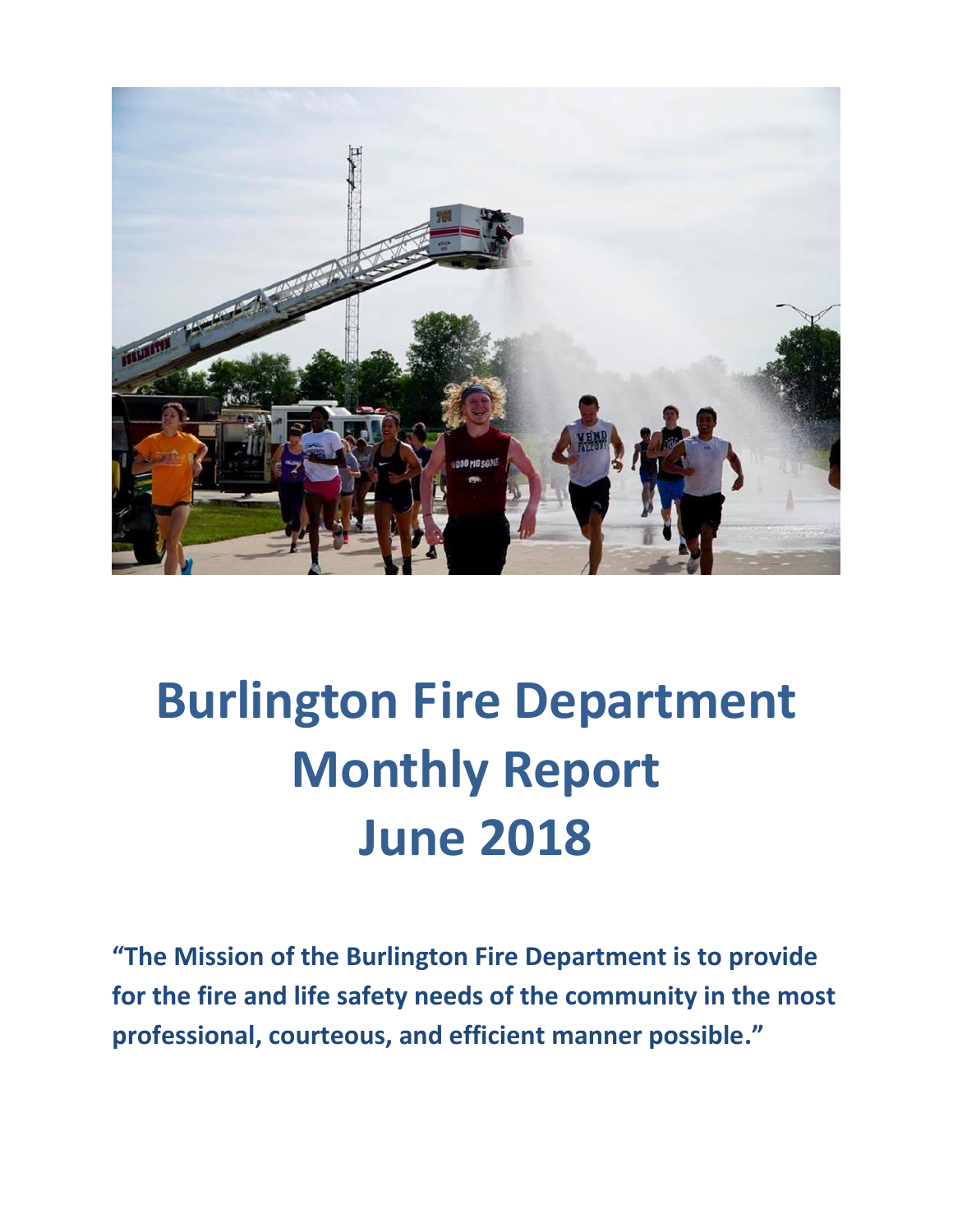## **Operations**

In June, the Burlington Fire Department responded to 497 calls for service surpassing the previous monthly record of 481 calls (May of 2018). The Department responded to an average of 16.6 calls per day. 45% of the calls were overlapping meaning the Department had multiple units on different calls at the same time. The average response time for all emergency calls including those outside the Burlington city limits was 6 minutes and 15 seconds. 370 calls were in Burlington.





## **Training**

There were 215 hours of training completed in June. All three shifts were able to complete vehicle extrication training at Alter Scrap. Crews were able to practice stabilizing vehicles that are on their side and other problems in countered when responding to vehicle accidents.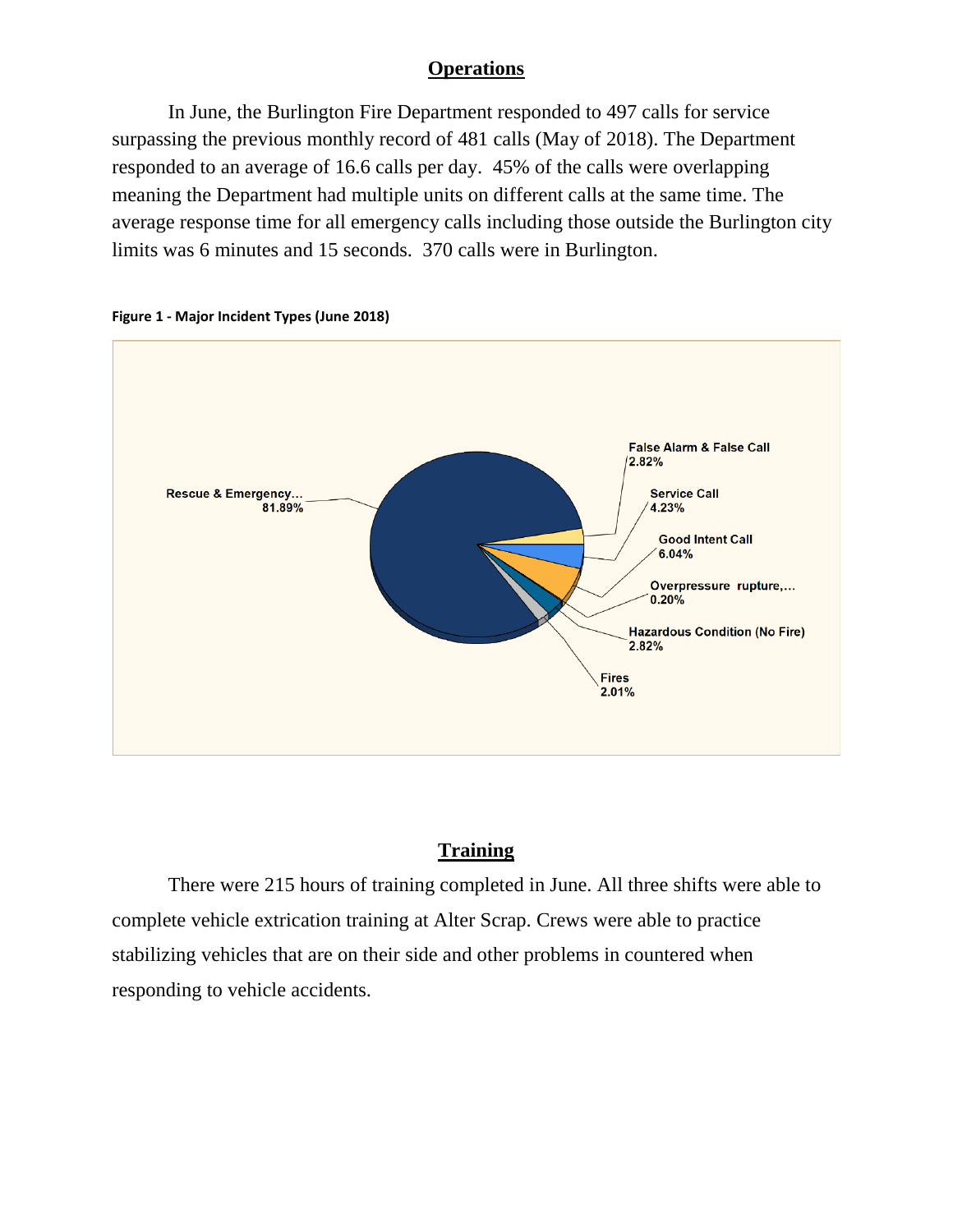

## **Fire Prevention**

Crews installed 8 smoke detectors in June. They also completed pre-fire plans for several area businesses including Burger King, the Freidenheim Village, the Super 8 Motel, and Comfort Inn and Suites. Fire Marshal Crooks completed several inspections including all the inspections needed for fireworks vendors inside city limits. He also completed various types of inspections at Connections Bank, Wake N Bake Breakfast Company, and Jefferson St Express Laundry.

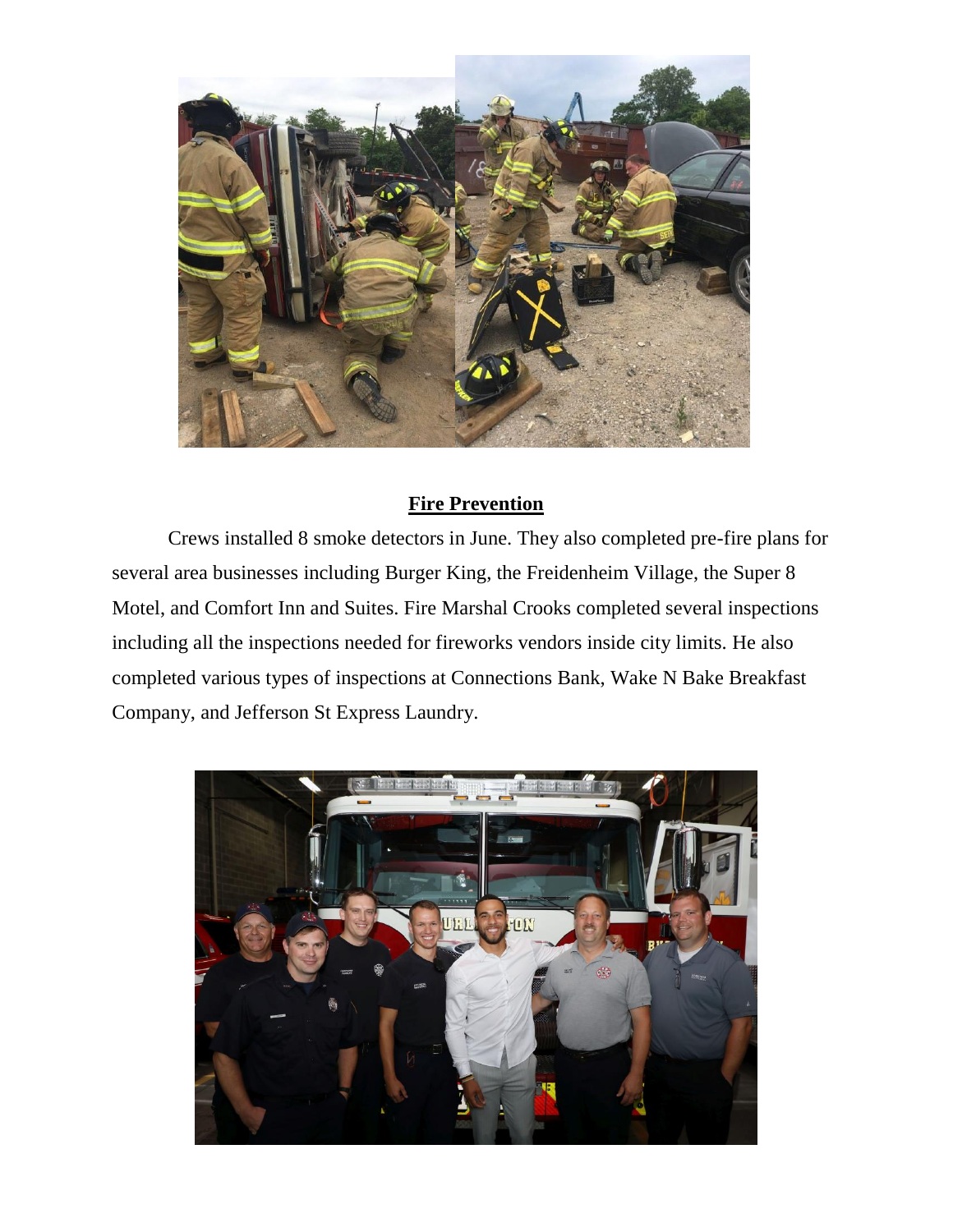# **Other Activities**

- Crews participated in the Teddy Bear Picnic at Crapo Park with approximately 60 kids going through the fire safety trailer.
- Crews provided EMS standby for the Iowa National Guard Fitness Camp.
- Crews provided EMS standby for Steamboat Days and also participated in Family Fest.
- Chief Trexel attended the Trauma Committee meeting at GRMC.
- Firefighter Hemmie provided N95 mask fit-testing for employees of Des Moines County Public Health.
- Councilman Rinker brought former Iowa football and current NFL player Micah Hyde to Central Station for a tour.
- Crews participated in a pipeline emergency drill that was sponsored by TransCanada.
- Crews participated in the Taste of Burlington event at Community Field.
- Chief Trexel attended a course and received certification for Ambulance Compliance Officer.

# 2018 US fire statistics through July 10, 2018

- 1442 civilians have been killed in residential structure fires including 18 in Iowa
- 50 firefighters have died in the line of duty

Respectfully Submitted,

Matt Trexel

Fire Chief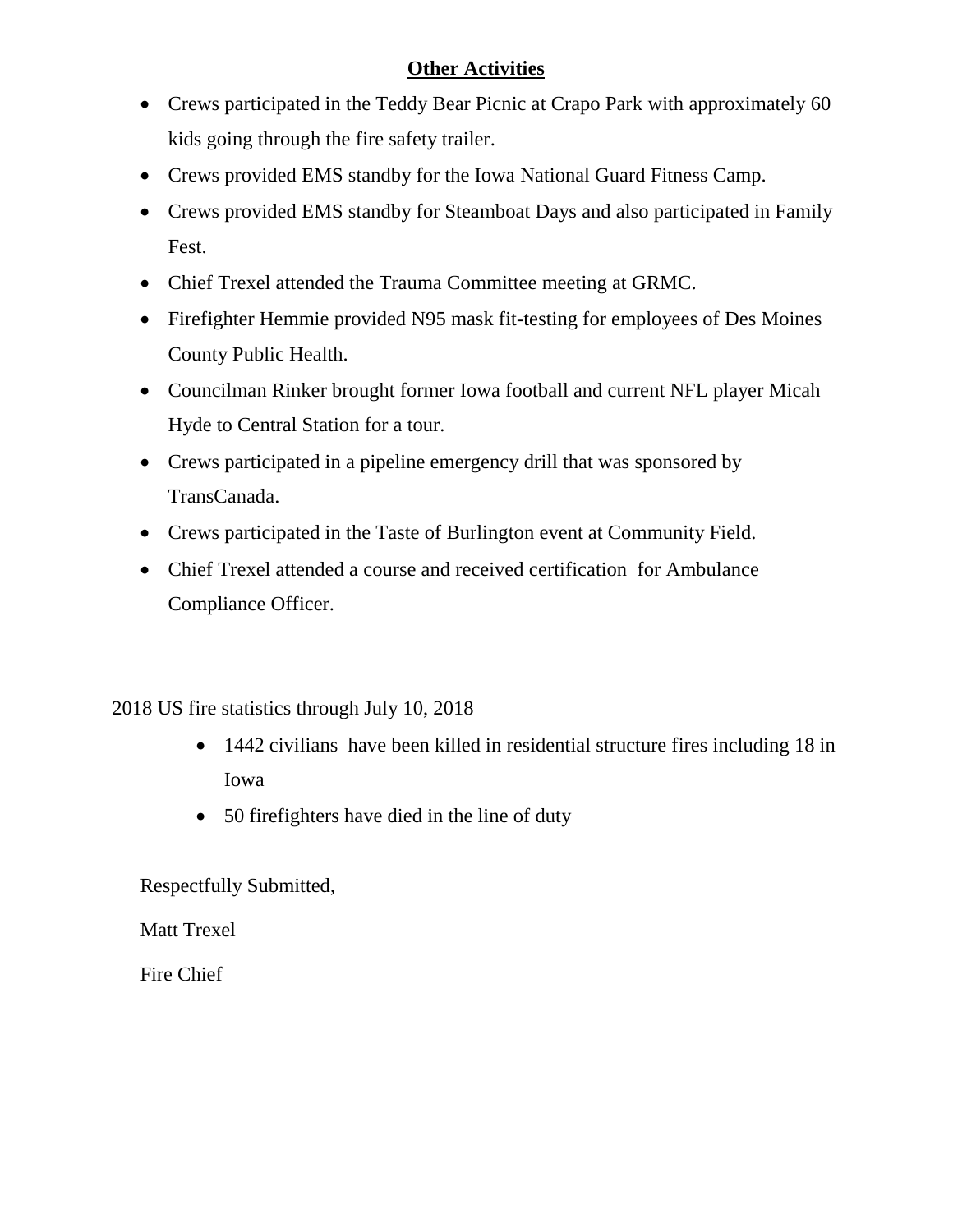Burlington, IA

This report was generated on 7/10/2018 8:32:13 AM

#### **Incident Statistics**

Start Date: 06/01/2018 | End Date: 06/30/2018

| <b>INCIDENT COUNT</b>                                                          |                                            |                                     |             |                                              |  |
|--------------------------------------------------------------------------------|--------------------------------------------|-------------------------------------|-------------|----------------------------------------------|--|
| <b>INCIDENT TYPE</b>                                                           |                                            |                                     | # INCIDENTS |                                              |  |
| <b>EMS</b>                                                                     |                                            |                                     | 407         |                                              |  |
| <b>FIRE</b>                                                                    |                                            |                                     | 90          |                                              |  |
| <b>TOTAL</b>                                                                   |                                            |                                     | 497         |                                              |  |
|                                                                                |                                            | <b>TOTAL TRANSPORTS (N2 and N3)</b> |             |                                              |  |
| <b>APPARATUS</b>                                                               | # of APPARATUS<br><b>TRANSPORTS</b>        | # of PATIENT TRANSPORTS             |             | <b>TOTAL # of PATIENT</b><br><b>CONTACTS</b> |  |
| $\mathbf 0$                                                                    | $\mathsf{O}\xspace$                        | $\mathbf 0$                         |             | $\mathbf 0$                                  |  |
| 721                                                                            | $\mathbf{0}$                               | $\mathbf{1}$                        |             | $\mathbf{1}$                                 |  |
| 751                                                                            | 107                                        | 155                                 |             | 155                                          |  |
| 752                                                                            | 81                                         | 106                                 |             | 106                                          |  |
| 753                                                                            | $\overline{4}$                             | 5                                   |             | $5\phantom{1}$                               |  |
| 754                                                                            | 11                                         | 17                                  |             | 17                                           |  |
| 755                                                                            | 80                                         | 116                                 |             | 116                                          |  |
| <b>TOTAL</b>                                                                   | 283                                        | 400                                 |             | 400                                          |  |
|                                                                                | <b>LOSSES</b><br><b>PRE-INCIDENT VALUE</b> |                                     |             |                                              |  |
|                                                                                | \$473,500.00                               |                                     | \$17,500.00 |                                              |  |
| <b>CO CHECKS</b>                                                               |                                            |                                     |             |                                              |  |
| 424 - Carbon monoxide incident<br>$\mathbf{1}$                                 |                                            |                                     |             |                                              |  |
| 736 - CO detector activation due to malfunction                                |                                            | $\mathbf{1}$                        |             |                                              |  |
| 746 - Carbon monoxide detector activation, no CO                               |                                            | $\mathbf{1}$                        |             |                                              |  |
| <b>TOTAL</b><br>3                                                              |                                            |                                     |             |                                              |  |
| <b>MUTUAL AID</b>                                                              |                                            |                                     |             |                                              |  |
| <b>Total</b><br><b>Aid Type</b>                                                |                                            |                                     |             |                                              |  |
| <b>OVERLAPPING CALLS</b>                                                       |                                            |                                     |             |                                              |  |
| # OVERLAPPING                                                                  |                                            | % OVERLAPPING                       |             |                                              |  |
| 224<br>45.07<br>LIGHTS AND SIREN - AVERAGE RESPONSE TIME (Dispatch to Arrival) |                                            |                                     |             |                                              |  |
| <b>Station</b>                                                                 |                                            | <b>EMS</b>                          |             | <b>FIRE</b>                                  |  |
| Station 1                                                                      |                                            | 0:05:49                             |             | 0:06:58                                      |  |
| <b>Station 2</b>                                                               |                                            | 0:05:30                             | 0:06:26     |                                              |  |
| Station 3 (Public Works)                                                       |                                            | 0:08:27                             | 0:05:43     |                                              |  |
| Station 3 (WBFD)                                                               |                                            | 0:06:33                             | 0:03:13     |                                              |  |
|                                                                                |                                            | <b>AVERAGE FOR ALL CALLS</b>        |             | 0:06:15                                      |  |
|                                                                                |                                            |                                     |             |                                              |  |

Only Reviewed Incidents included. CO Checks only includes Incident Types: 424, 736 and 734. # Apparatus Transports = # of incidents where apparatus transported. # Patient Transports = # of PCR with disposition "Treated, Transported by EMS". # Patient Contacts = # of PCR contacted by apparatus. This report now returns both NEMSIS 2 & 3 data as appropriate. The set of 2 set of 2 set of 2 set of 2 set of 2 set of 2 set of 2 set of 2 set of 2



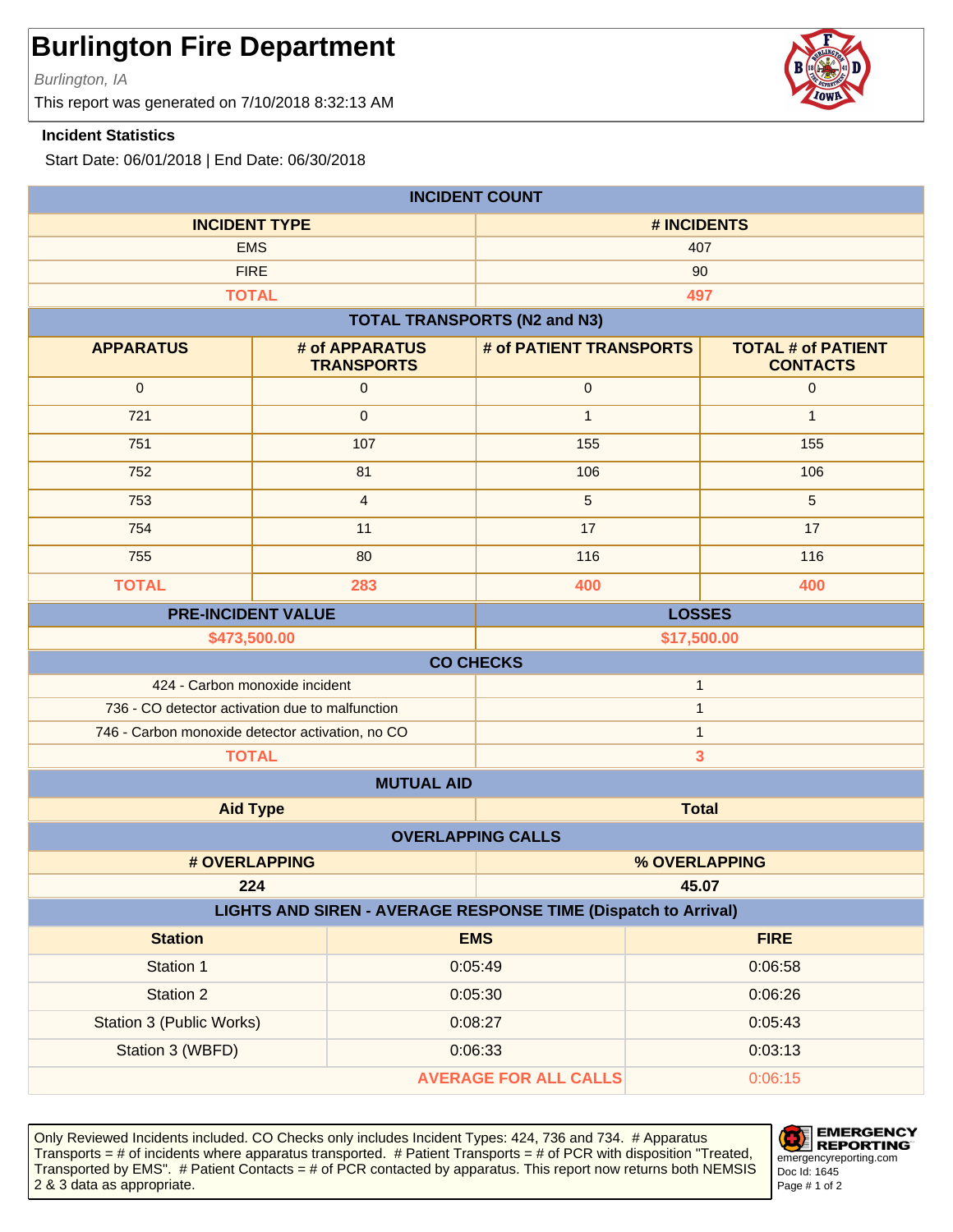| <b>LIGHTS AND SIREN - AVERAGE TURNOUT TIME (Dispatch to Enroute)</b> |         |            |                                      |
|----------------------------------------------------------------------|---------|------------|--------------------------------------|
| <b>Station</b>                                                       |         | <b>EMS</b> | <b>FIRE</b>                          |
| Station 1                                                            | 0:01:29 |            | 0:02:27                              |
| Station 2                                                            | 0:01:26 |            | 0:01:45                              |
| Station 3 (Public Works)                                             | 0:02:11 |            | 0:02:07                              |
| Station 3 (WBFD)                                                     | 0:01:23 |            | 0:01:26                              |
| <b>AVERAGE FOR ALL CALLS</b><br>0:01:42                              |         |            |                                      |
| <b>AGENCY</b>                                                        |         |            | <b>AVERAGE TIME ON SCENE (MM:SS)</b> |
| <b>Burlington Fire Department</b>                                    |         | 18:22      |                                      |

Only Reviewed Incidents included. CO Checks only includes Incident Types: 424, 736 and 734. # Apparatus Transports = # of incidents where apparatus transported. # Patient Transports = # of PCR with disposition "Treated, Transported by EMS". # Patient Contacts = # of PCR contacted by apparatus. This report now returns both NEMSIS 2 & 3 data as appropriate.

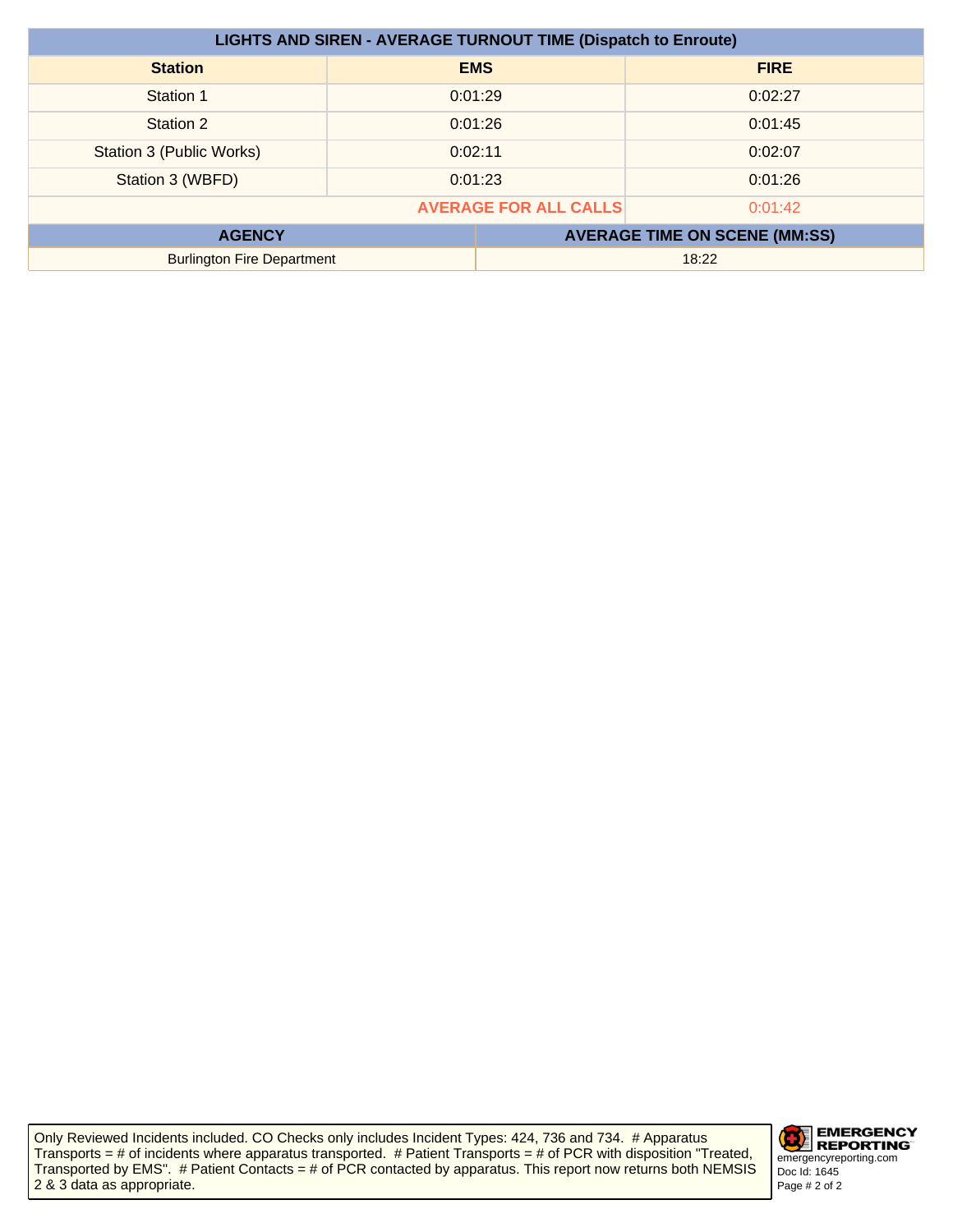Burlington, IA

This report was generated on 7/10/2018 8:39:11 AM

#### **Breakdown by Major Incident Types for Date Range**

Zone(s): All Zones | Start Date: 06/01/2018 | End Date: 06/30/2018



| <b>MAJOR INCIDENT TYPE</b>                          | # INCIDENTS | % of TOTAL |
|-----------------------------------------------------|-------------|------------|
| <b>Fires</b>                                        | 10          | 2.01%      |
| Overpressure rupture, explosion, overheat - no fire | 1           | 0.20%      |
| <b>Rescue &amp; Emergency Medical Service</b>       | 407         | 81.89%     |
| Hazardous Condition (No Fire)                       | 14          | 2.82%      |
| Service Call                                        | 21          | 4.23%      |
| Good Intent Call                                    | 30          | 6.04%      |
| False Alarm & False Call                            | 14          | 2.82%      |
|                                                     | 497         | 100.00%    |

Only REVIEWED incidents included. Summary results for a major incident type are not displayed if the count is zero.



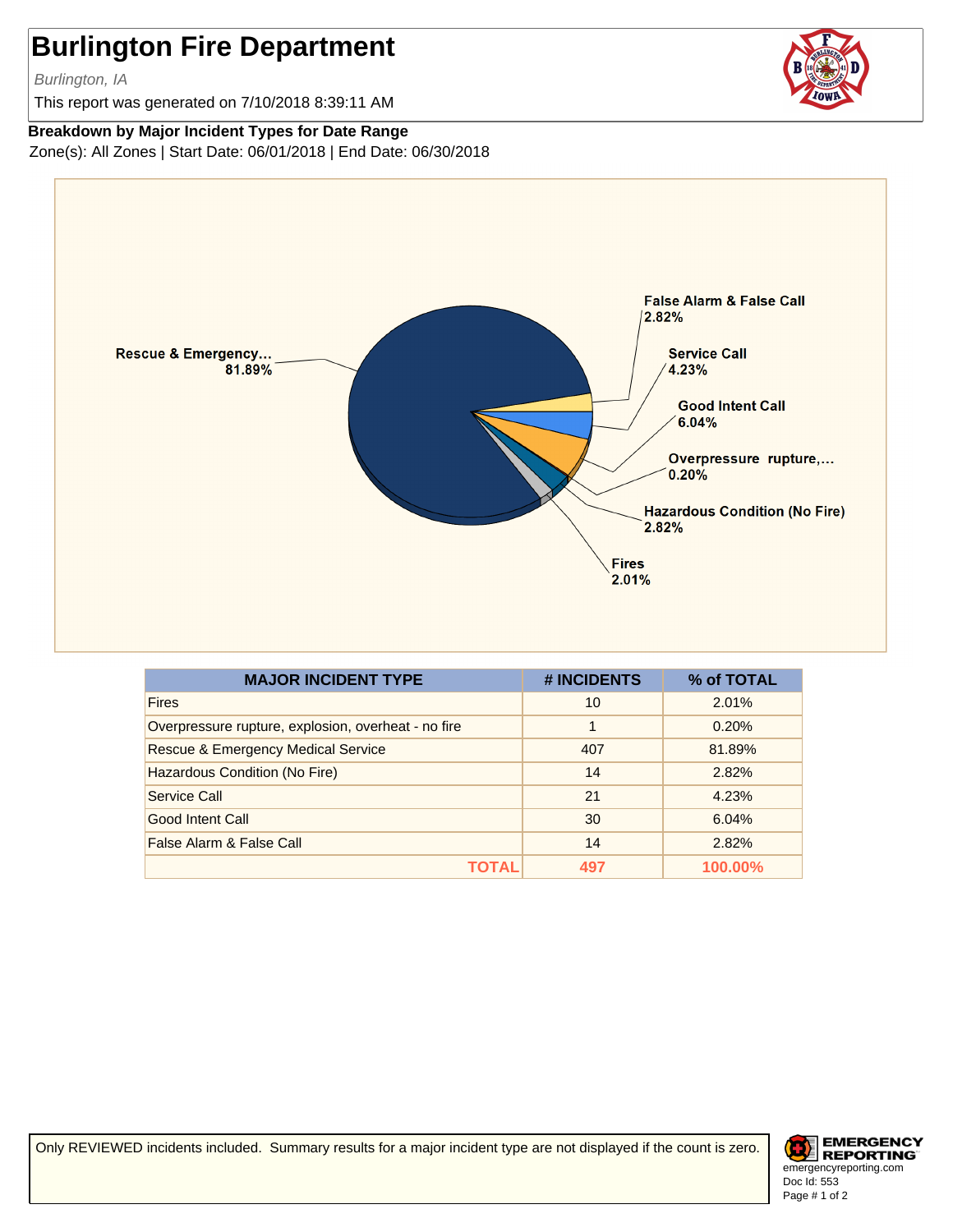| <b>Detailed Breakdown by Incident Type</b>               |                |            |  |
|----------------------------------------------------------|----------------|------------|--|
| <b>INCIDENT TYPE</b>                                     | # INCIDENTS    | % of TOTAL |  |
| 111 - Building fire                                      | 5              | 1.01%      |  |
| 113 - Cooking fire, confined to container                | $\mathbf{1}$   | 0.20%      |  |
| 131 - Passenger vehicle fire                             | $\overline{2}$ | 0.40%      |  |
| 142 - Brush or brush-and-grass mixture fire              | $\overline{2}$ | 0.40%      |  |
| 251 - Excessive heat, scorch burns with no ignition      | $\mathbf{1}$   | 0.20%      |  |
| 311 - Medical assist, assist EMS crew                    | $\mathbf{1}$   | 0.20%      |  |
| 321 - EMS call, excluding vehicle accident with injury   | 387            | 77.87%     |  |
| 322 - Motor vehicle accident with injuries               | 12             | 2.41%      |  |
| 323 - Motor vehicle/pedestrian accident (MV Ped)         | $\mathbf{1}$   | 0.20%      |  |
| 324 - Motor vehicle accident with no injuries.           | 6              | 1.21%      |  |
| 412 - Gas leak (natural gas or LPG)                      | 5              | 1.01%      |  |
| 422 - Chemical spill or leak                             | 1              | 0.20%      |  |
| 424 - Carbon monoxide incident                           | 1              | 0.20%      |  |
| 440 - Electrical wiring/equipment problem, other         | $\mathbf{1}$   | 0.20%      |  |
| 442 - Overheated motor                                   | $\mathbf{1}$   | 0.20%      |  |
| 444 - Power line down                                    | 3              | 0.60%      |  |
| 445 - Arcing, shorted electrical equipment               | $\overline{2}$ | 0.40%      |  |
| 522 - Water or steam leak                                | $\mathbf{1}$   | 0.20%      |  |
| 550 - Public service assistance, other                   | $\mathbf{1}$   | 0.20%      |  |
| 553 - Public service                                     | $\overline{4}$ | 0.80%      |  |
| 554 - Assist invalid                                     | 2              | 0.40%      |  |
| 561 - Unauthorized burning                               | 11             | 2.21%      |  |
| 571 - Cover assignment, standby, moveup                  | $\overline{2}$ | 0.40%      |  |
| 611 - Dispatched & cancelled en route                    | 16             | 3.22%      |  |
| 622 - No incident found on arrival at dispatch address   | 8              | 1.61%      |  |
| 631 - Authorized controlled burning                      | 3              | 0.60%      |  |
| 651 - Smoke scare, odor of smoke                         | $\overline{2}$ | 0.40%      |  |
| 653 - Smoke from barbecue, tar kettle                    | 1              | 0.20%      |  |
| 733 - Smoke detector activation due to malfunction       | 5              | 1.01%      |  |
| 735 - Alarm system sounded due to malfunction            | 3              | 0.60%      |  |
| 736 - CO detector activation due to malfunction          | 1              | 0.20%      |  |
| 743 - Smoke detector activation, no fire - unintentional | 1              | 0.20%      |  |
| 744 - Detector activation, no fire - unintentional       | $\mathbf{1}$   | 0.20%      |  |
| 745 - Alarm system activation, no fire - unintentional   | $\overline{2}$ | 0.40%      |  |
| 746 - Carbon monoxide detector activation, no CO         | 1              | 0.20%      |  |
| <b>TOTAL INCIDENTS:</b>                                  | 497            | 100.00%    |  |

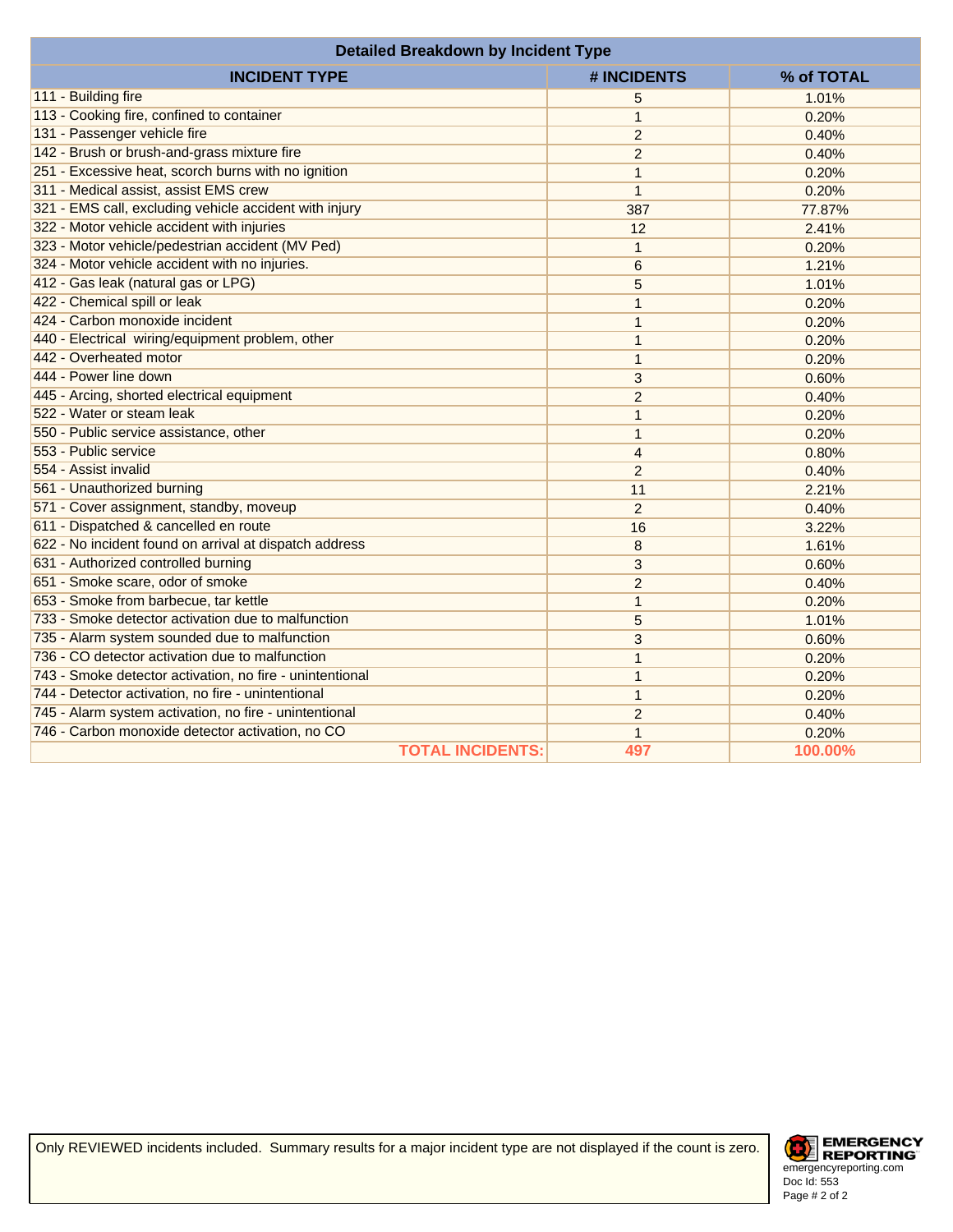Burlington, IA

This report was generated on 7/10/2018 8:37:42 AM

### **Count of Incidents by Incident Type per Zone**

Incident Status: All | Start Date: 06/01/2018 | End Date: 06/30/2018



Report shows count of incidents for Status selected.



**EMERGENCY REPORTING** emergencyreporting.com Doc Id: 1390 Page # 1 of 3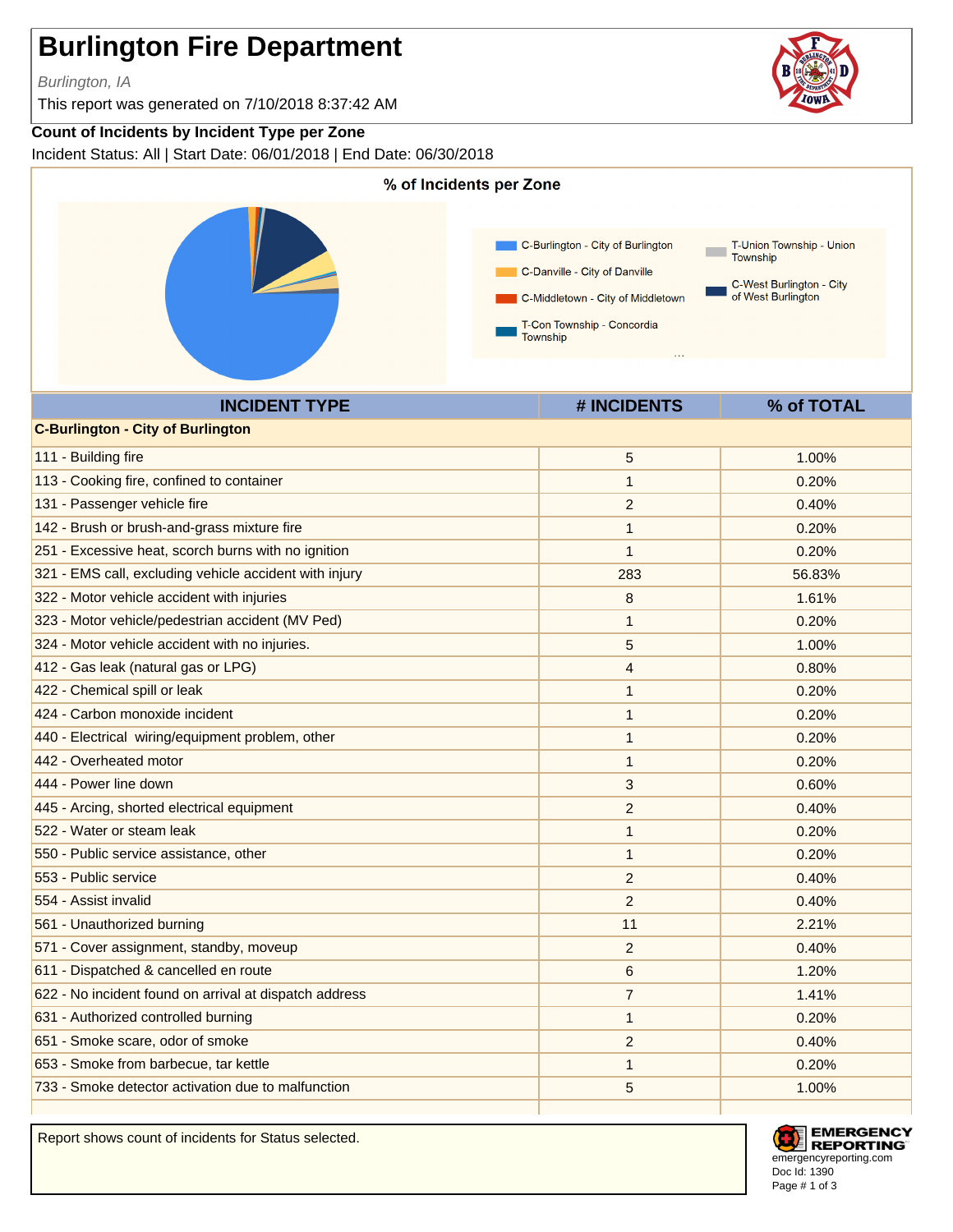| 735 - Alarm system sounded due to malfunction                     | 3              | 0.60%  |
|-------------------------------------------------------------------|----------------|--------|
| 736 - CO detector activation due to malfunction                   | 1              | 0.20%  |
| 743 - Smoke detector activation, no fire - unintentional          | $\mathbf{1}$   | 0.20%  |
| 744 - Detector activation, no fire - unintentional                | $\mathbf{1}$   | 0.20%  |
| 745 - Alarm system activation, no fire - unintentional            | $\overline{c}$ | 0.40%  |
| 746 - Carbon monoxide detector activation, no CO                  | $\mathbf{1}$   | 0.20%  |
| Zone: C-Burlington - City of Burlington Total Incident:           | 370            | 74.30% |
| <b>C-Danville - City of Danville</b>                              |                |        |
| 321 - EMS call, excluding vehicle accident with injury            | 5              | 1.00%  |
| 611 - Dispatched & cancelled en route                             | $\overline{2}$ | 0.40%  |
| Zone: C-Danville - City of Danville Total Incident:               | $\overline{7}$ | 1.41%  |
| <b>C-Middletown - City of Middletown</b>                          |                |        |
| 321 - EMS call, excluding vehicle accident with injury            | 3              | 0.60%  |
| Zone: C-Middletown - City of Middletown Total Incident:           | 3              | 0.60%  |
| <b>C-West Burlington - City of West Burlington</b>                |                |        |
| 311 - Medical assist, assist EMS crew                             | $\mathbf{1}$   | 0.20%  |
| 321 - EMS call, excluding vehicle accident with injury            | 65             | 13.05% |
| 611 - Dispatched & cancelled en route                             | 4              | 0.80%  |
| 622 - No incident found on arrival at dispatch address            | $\mathbf{1}$   | 0.20%  |
| Zone: C-West Burlington - City of West Burlington Total Incident: | 71             | 14.26% |
| <b>Henderson - Henderson County</b>                               |                |        |
| 321 - EMS call, excluding vehicle accident with injury            | 15             | 3.01%  |
| 322 - Motor vehicle accident with injuries                        | $\mathbf{1}$   | 0.20%  |
| 611 - Dispatched & cancelled en route                             | 4              | 0.80%  |
| Zone: Henderson - Henderson County Total Incident:                | 20             | 4.02%  |
| <b>Out of County - Out of County</b>                              |                |        |
| 321 - EMS call, excluding vehicle accident with injury            | $\overline{c}$ | 0.40%  |
| Zone: Out of County - Out of County Total Incident:               | $\overline{2}$ | 0.40%  |
| T-Con Township - Concordia Township                               |                |        |
| 321 - EMS call, excluding vehicle accident with injury            | $\overline{2}$ | 0.40%  |
| 322 - Motor vehicle accident with injuries                        | $\mathbf{1}$   | 0.20%  |
| Zone: T-Con Township - Concordia Township Total Incident:         | 3              | 0.60%  |
| T-Dan Township - Danville Township                                |                |        |
| 322 - Motor vehicle accident with injuries                        | 1              | 0.20%  |
| Zone: T-Dan Township - Danville Township Total Incident:          | 1              | 0.20%  |
| T-Flt Riv Township - Flint River Township                         |                |        |
| 142 - Brush or brush-and-grass mixture fire                       | $\mathbf{1}$   | 0.20%  |
| 321 - EMS call, excluding vehicle accident with injury            | 6              | 1.20%  |
| 324 - Motor vehicle accident with no injuries.                    | $\mathbf{1}$   | 0.20%  |
| 553 - Public service                                              | $\overline{c}$ | 0.40%  |
| 631 - Authorized controlled burning                               | $\overline{c}$ | 0.40%  |
| Zone: T-Flt Riv Township - Flint River Township Total Incident:   | 12             | 2.41%  |



Report shows count of incidents for Status selected.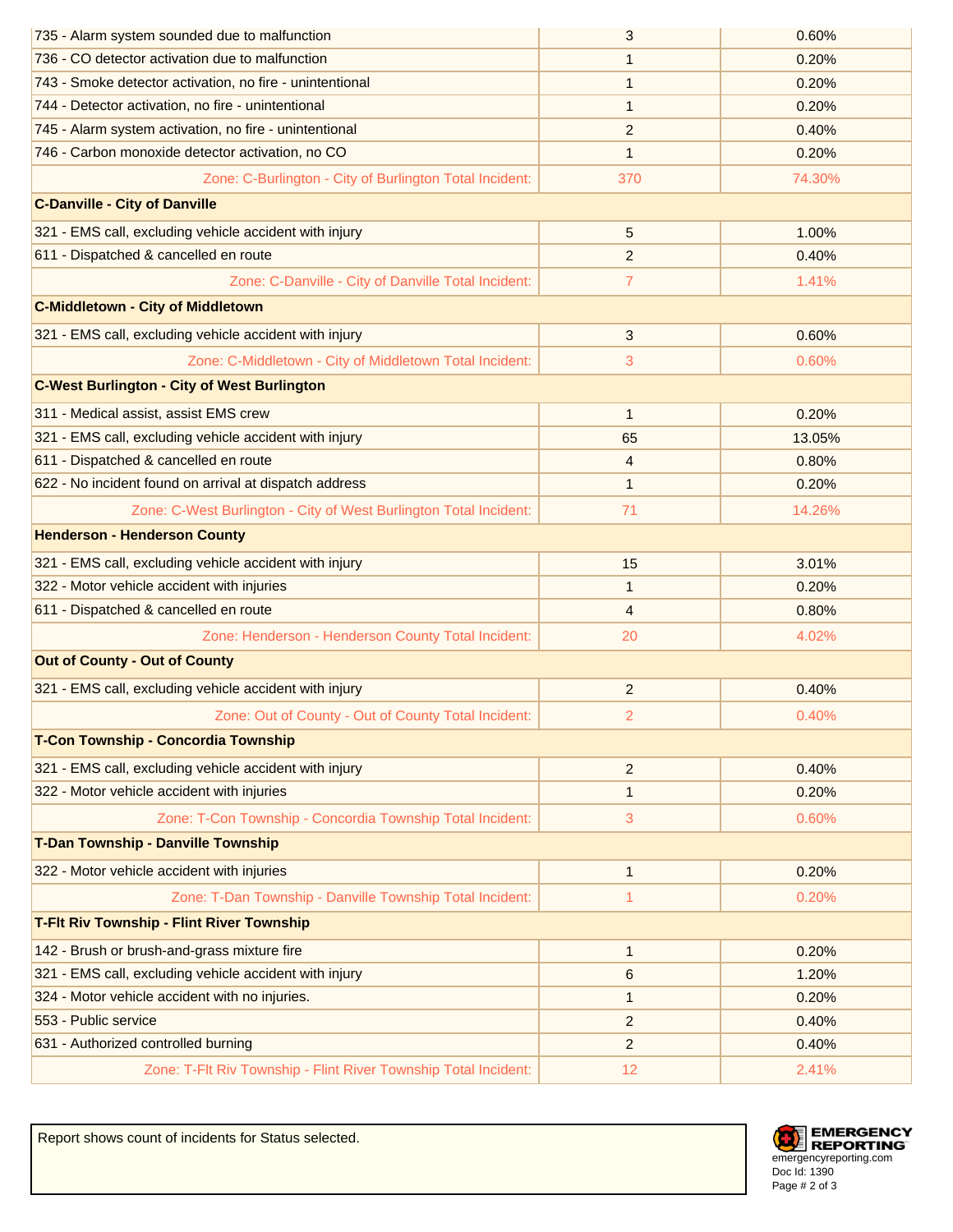| <b>INCIDENT TYPE</b>                                                | # INCIDENTS | % of TOTAL  |
|---------------------------------------------------------------------|-------------|-------------|
| T-Ple Grve Township - Pleasant Grove Township                       |             |             |
| 321 - EMS call, excluding vehicle accident with injury              |             | 0.20%       |
| Zone: T-Ple Grve Township - Pleasant Grove Township Total Incident: |             | 0.20%       |
| <b>T-Tama Township - Tama Township</b>                              |             |             |
| 321 - EMS call, excluding vehicle accident with injury              | 3           | 0.60%       |
| 322 - Motor vehicle accident with injuries                          |             | 0.20%       |
| 412 - Gas leak (natural gas or LPG)                                 | 1           | 0.20%       |
| Zone: T-Tama Township - Tama Township Total Incident:               | 5           | 1.00%       |
| <b>T-Union Township - Union Township</b>                            |             |             |
| 321 - EMS call, excluding vehicle accident with injury              | 3           | 0.60%       |
| Zone: T-Union Township - Union Township Total Incident:             | 3           | $0.60\%$    |
| <b>TOTAL INCIDENTS FOR AII ZONES:</b>                               | 498         | <b>100%</b> |

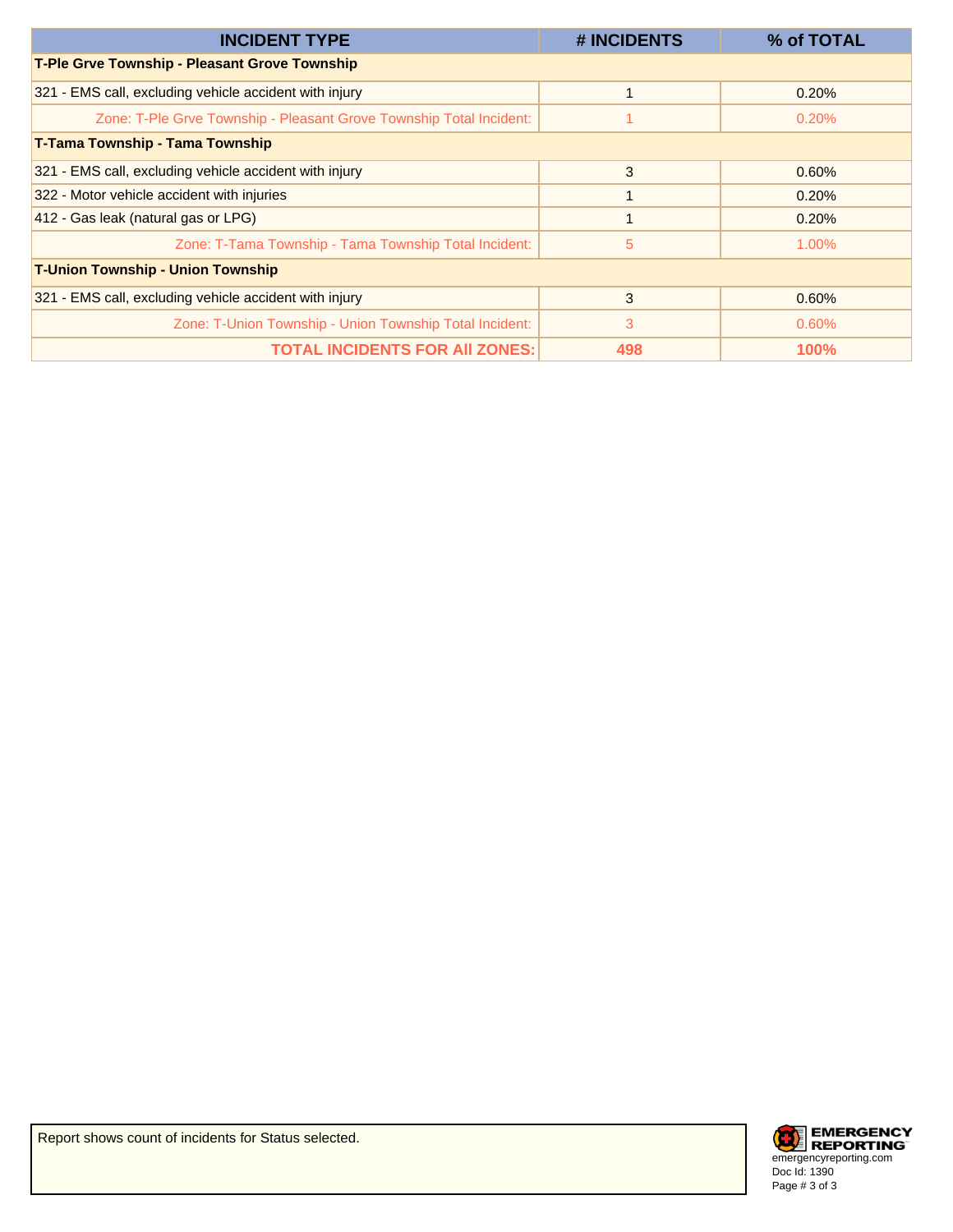Burlington, IA

This report was generated on 7/10/2018 8:43:07 AM



#### **Patient Transport Count per Destination for Date Range (N2-N3)**

Start Date: 06/01/2018 | End Date: 06/30/2018

| <b>HOSPITAL DESTINATION</b>          | # TRANSPORTS   |
|--------------------------------------|----------------|
| <b>Blair House</b>                   |                |
| <b>Burlington Care Center</b>        | $\mathfrak{p}$ |
| <b>Genesis East</b>                  |                |
| <b>Great River Medical Center</b>    | 250            |
| <b>Henry County Health Center</b>    |                |
| <b>OSF Family Medical Center</b>     |                |
| <b>OSF Healthcare Peoria</b>         |                |
| Residence                            | $\mathfrak{p}$ |
| University of Iowa Hospital & Clinic | 21             |

Only REVIEWED incidents included. This report now returns both NEMSIS 2 & 3 data as appropriate.

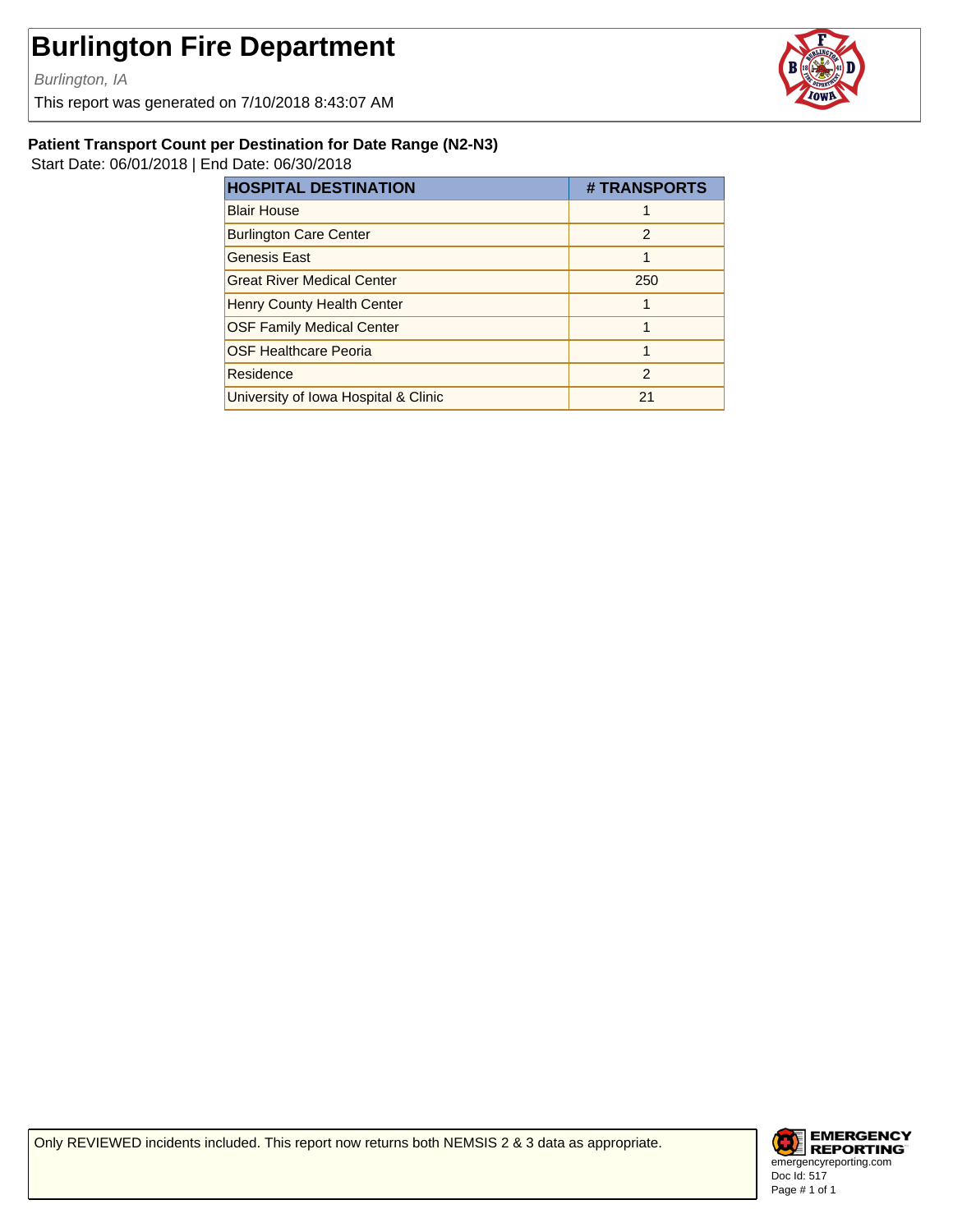Burlington, IA

This report was generated on 7/10/2018 2:29:03 PM





| <b>Zone</b>                    | <b>AVERAGE RESPONSE TIME (in minutes)</b> |
|--------------------------------|-------------------------------------------|
| Out of County                  | 25.00                                     |
| <b>Pleasant Grove Township</b> | 14.83                                     |
| <b>Henderson County</b>        | 13.81                                     |
| Danville Township              | 13.37                                     |
| <b>City of Danville</b>        | 12.72                                     |
| <b>Union Township</b>          | 12.33                                     |
| <b>Flint River Township</b>    | 11.03                                     |
| <b>Tama Township</b>           | 8.57                                      |
| City of Middletown             | 6.69                                      |
| City of West Burlington        | 6.44                                      |
| City of Burlington             | 5.50                                      |
| Concordia Township             | 4.91                                      |

Only REVIEWED incidents included.Response Time is Dispatched to Arrived. Includes all apparatus with arival times. Excludes "Cancelled" apparatus.

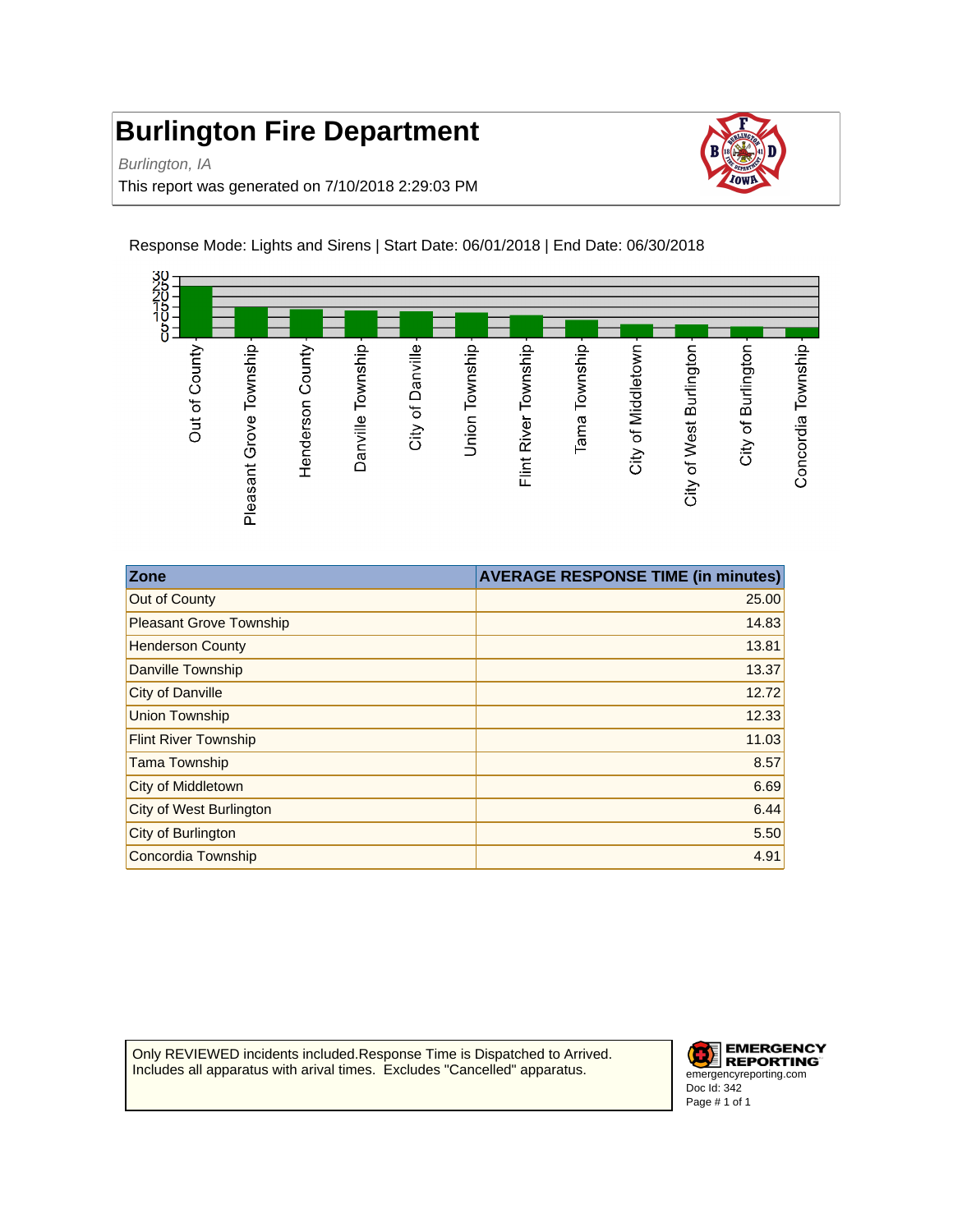#### **Matt Trexel**

| From:    | LIFENET Notifications Service <web@lifenetsystems.com></web@lifenetsystems.com> |
|----------|---------------------------------------------------------------------------------|
| Sent:    | Sunday, July 01, 2018 1:37 AM                                                   |
| To:      | Matt Trexel                                                                     |
| Subject: | LIFENET System: Transmission Summary Report is available (6/1/2018 - 7/1/2018)  |





**CONTRO** 

# **13 Month Transmission History:**